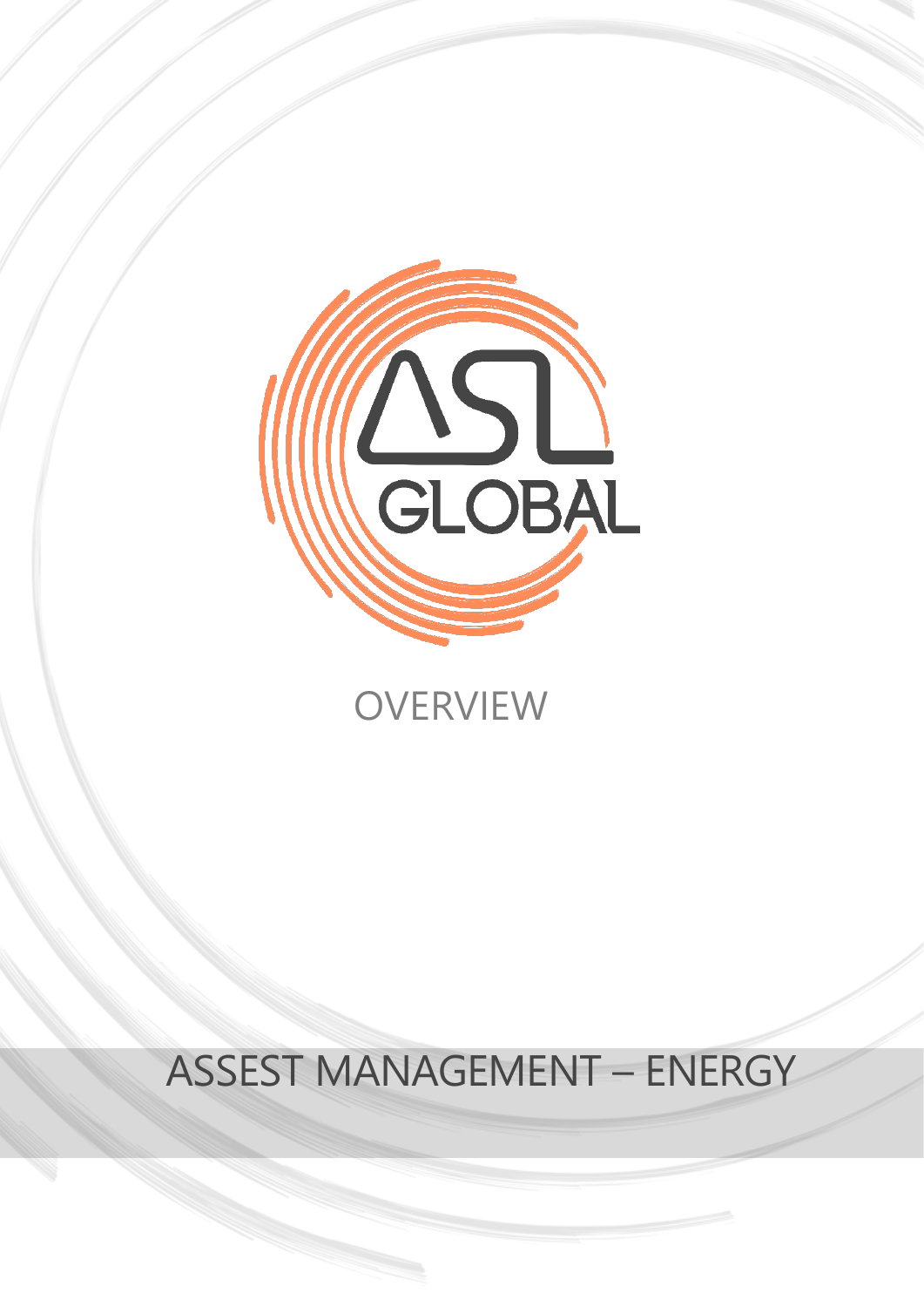### **OVERVIEW**

ASL Global is an engineering and management consultancy based in the UK. We provide specialist training, consulting and turn-key solutions to energy companies enabling enhanced performance of staff and assets ultimately saving cost and improving revenue.

As you will agree that the energy sector today is changing faster than in decades, which offers both challenges and opportunities for businesses. We are well positioned to help you identify improvement opportunities, mitigate against risk and implement best practice.

Experience has shown us that energy businesses are losing significant sums of money due to poorly integrated management systems and over reliance on suppliers and original equipment manufacturers (OEM) for technical solutions.

We provide an effective alternative, we are independent, professional and conceive your business holistically resulting in sustainable savings and improvements.

Our team of experts works with leading companies around the world including Maersk Oil, EDF, Eskom and GE. Through our collective expertise we can help you on your journey to reduce cost and enhance stakeholder confidence.

We tailor our services to meet your business objectives and offer the following training and consulting services -

- 1. [Asset Management](https://www.aslglobal.co.uk/consulting/asset-management/)
- 2. Change Management
- 3. Engineering
- 4. [Environmental Management](https://www.aslglobal.co.uk/consulting/environmental-management/)
- 5. [Project Management](https://www.aslglobal.co.uk/consulting/project-management/)

Please feel free to pursue through our website - [www.aslglobal.co.uk](http://www.aslglobal.co.uk/)



- TOGETHER WE BUILD A BETTER **AND CLEANER WORLD**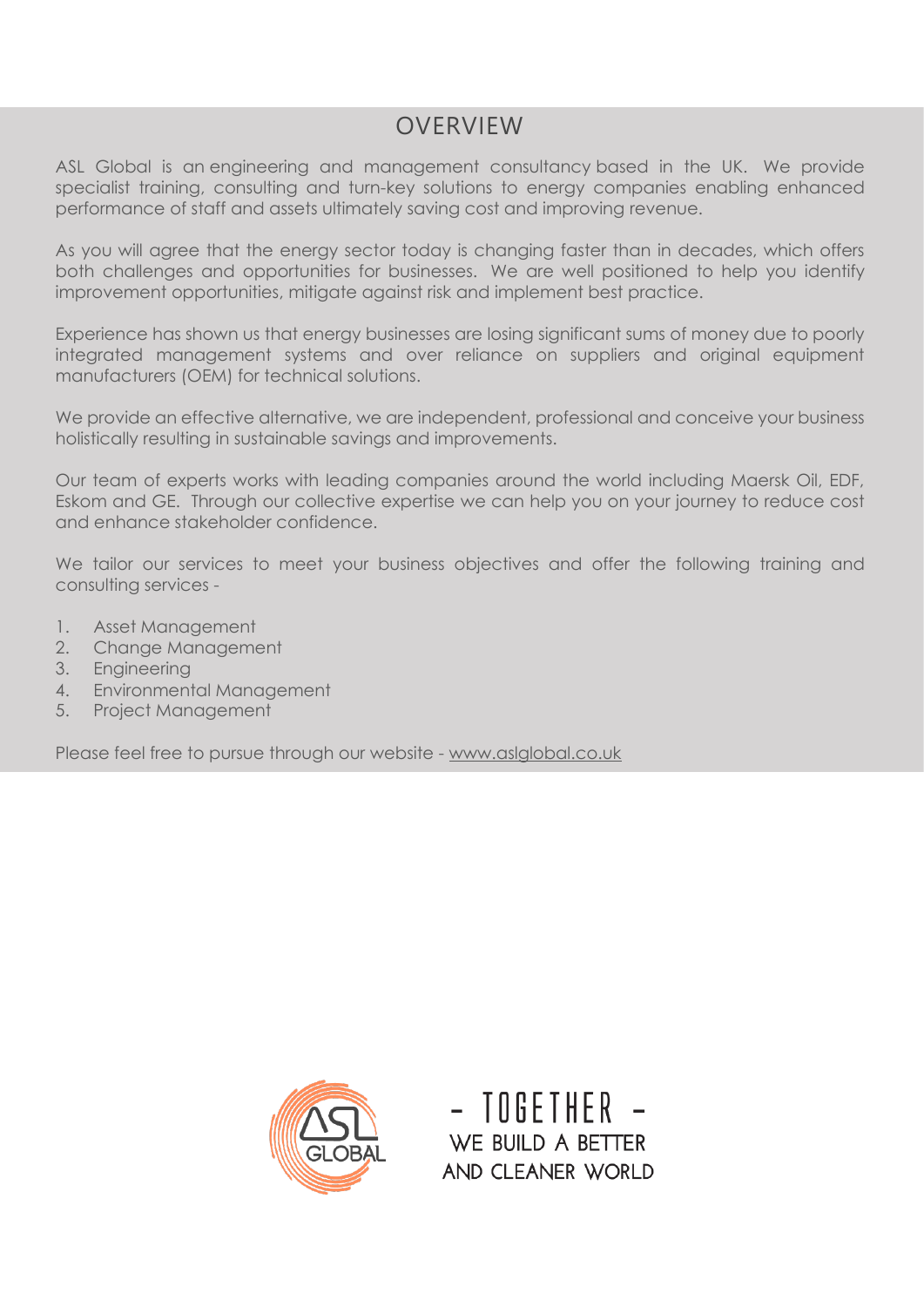## TABLE OF CONTENTS

| 1. | <b>SCOPE OF SERVICES</b> | 7 |
|----|--------------------------|---|
|    | 2. OUR APPROCH           | З |
| 3. | <b>ADDED VALUE</b>       | 4 |
| 4. | <b>EXAMPLES</b>          | 5 |

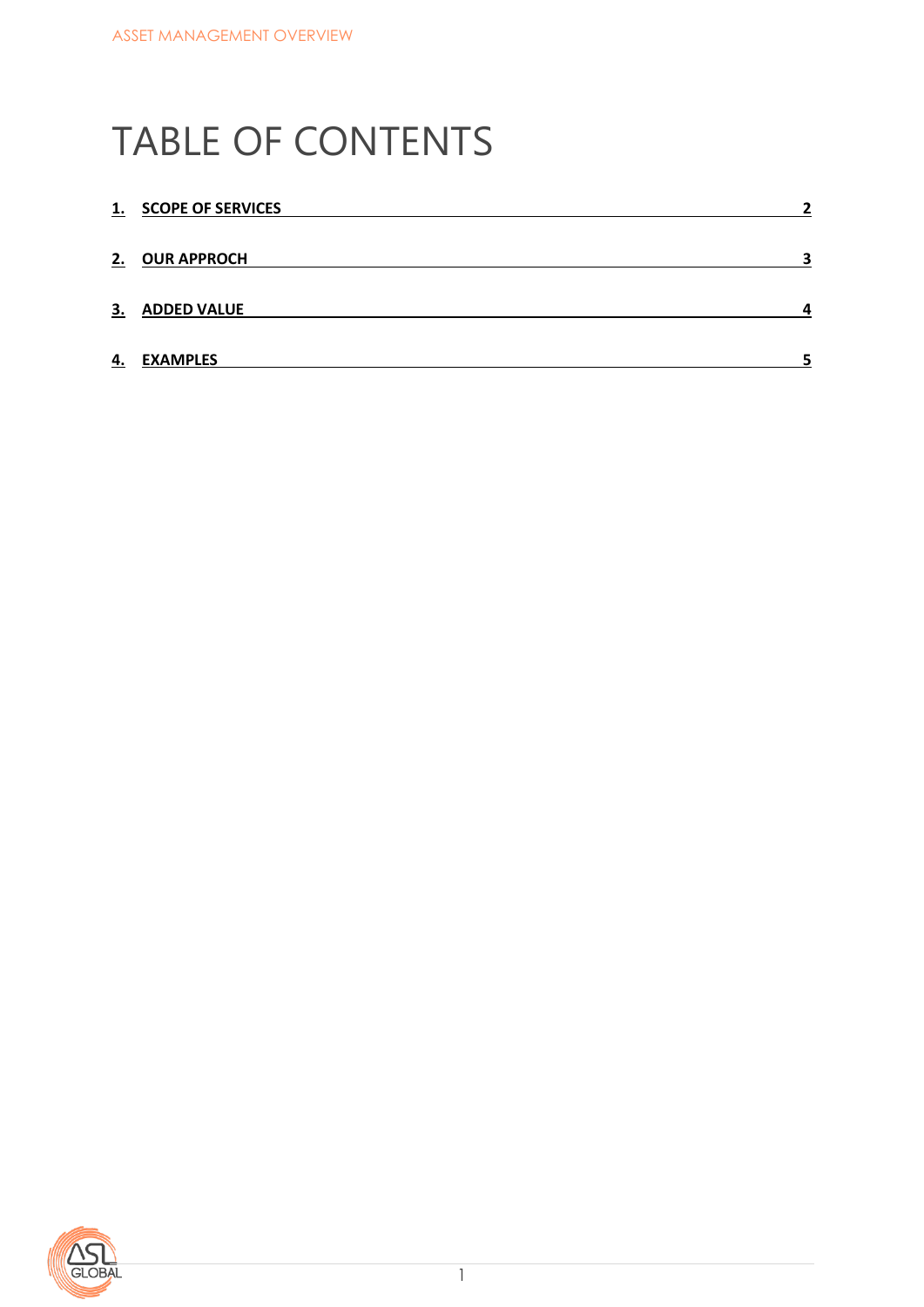## <span id="page-3-0"></span>1. SCOPE OF SERVICES | WHAT WE DO |

ASL Global provides specialist engineering and management services across a range of competencies necessary to support the safe and reliable operation of energy facilities and business including power plants and oil and gas facilities.

Our clients recognise the need to change in order to achieve their desired enhancement in the following -

- Plant, process and people;
- Organisational culture;
- Compliance with company policies and standards.

We help our clients -

- Identify the key risks and opportunities.
- Prioritise the risks and propose a staged (immediate, short, medium and long-term) improvement plan.
- <span id="page-3-1"></span>• Develop a roadmap to deliver continuous improvement through an integrated asset management approach.

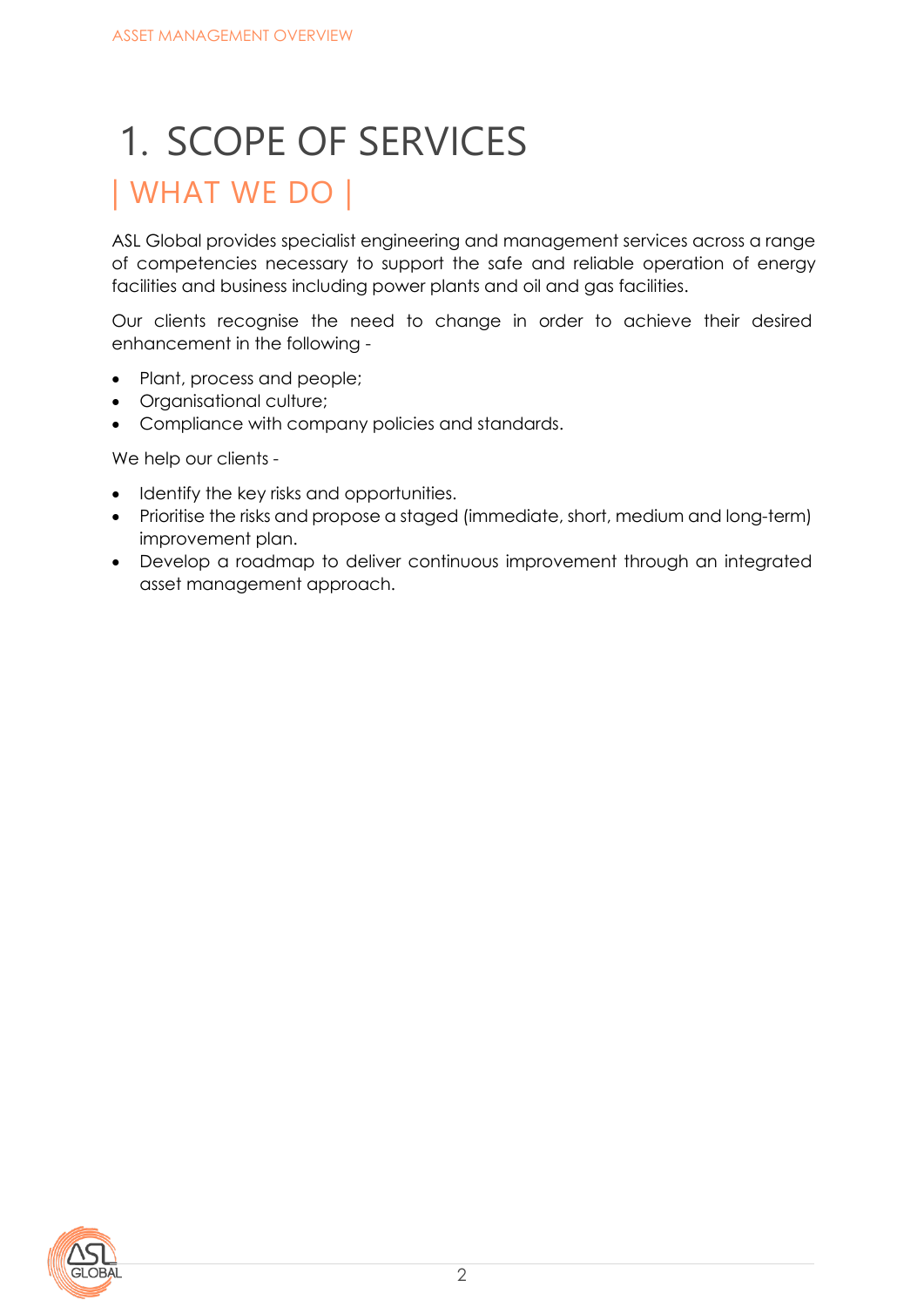## 2. OUR APPROCH | SIMPLE, SMART, SCIENTIFIC, SUSTAINABLE |



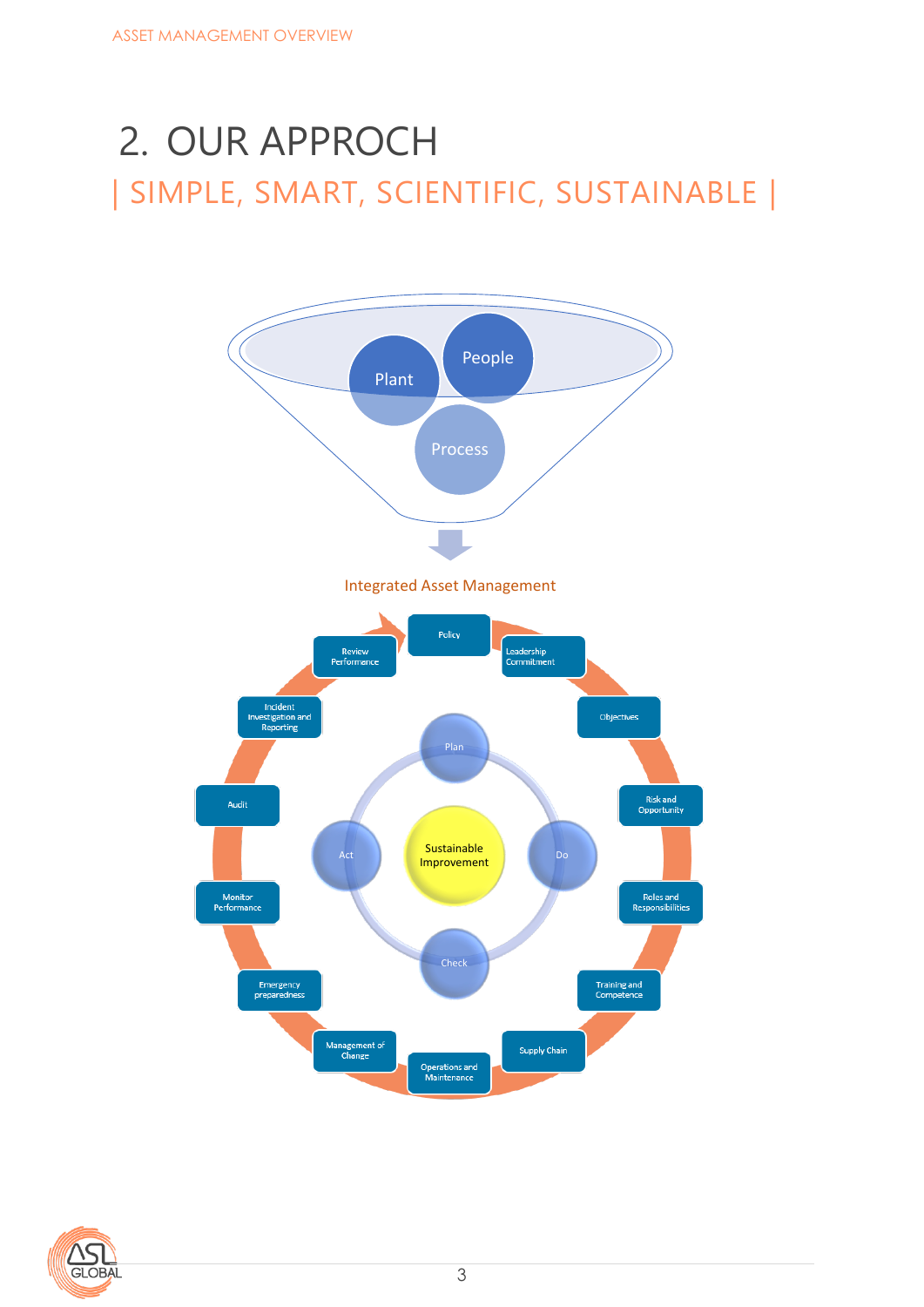## <span id="page-5-0"></span>3. ADDED VALUE | SAVING COST AND IMPROVING REVENUE |

#### **Training**

- 1. We do not only impart knowledge but share experience.
- 2. We take a fresh approach to learning by making our content simple and easy to understand, yet based on established methodologies.
- 3. We remain committed to helping our delegates long after the course is over to ensure they can get support when applying learning.
- 4. Based on practical exercises to gain a 'hands-on' perspective.
- 5. We tailor our courses to your organisational needs.
- 6. All our training can be directly applied to your business ensuring a return on your investment.

#### **Consulting**

- 7. We at ASL Global provide a fresh perspective to businesses in making long-term sustainability choices.
- 8. We spend the time to understand your problem and provide specific solutions.
- 9. We take a holistic approach to business and focus on the integration of business process.
- 10. We are system thinkers.
- 11. Our team of experienced professionals help business in reducing cost and enhancing business performance.
- 12. We follow up on progress and ensure that support is rendered to deliver against objectives yielding profits and success in your business.

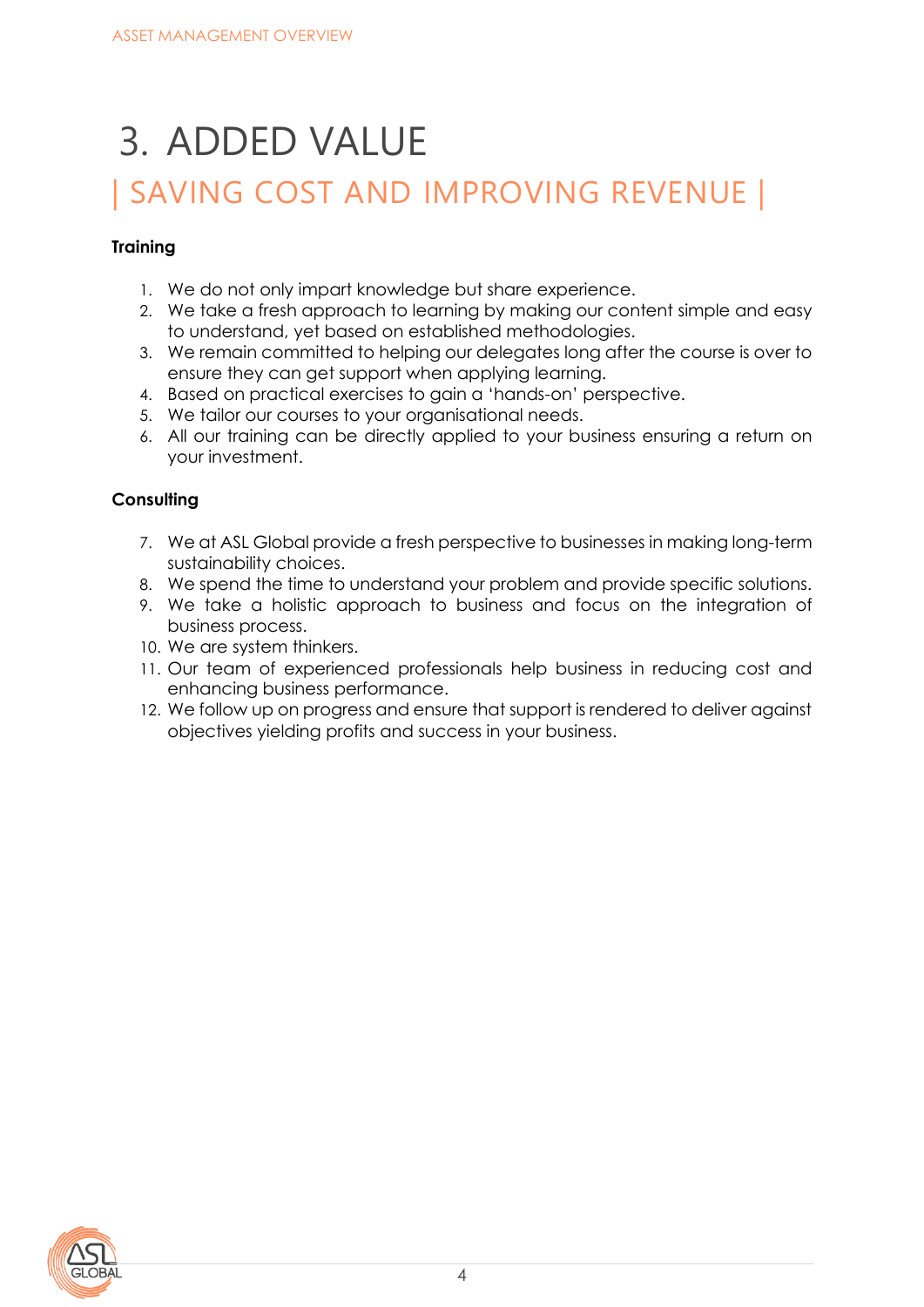# <span id="page-6-0"></span>4. Examples

## | How we help our clients |

A staged approach is proposed in dealing with the following focus areas depdning on the clients specific requirements:

- 1. Process Safety
- 2. Policy and Procedures
- 3. Competency Management
- 4. Work Management
- 5. Outage/Shutdown
- 6. Equipment Reliability
- 7. Plant Design
- 8. Contractor Management

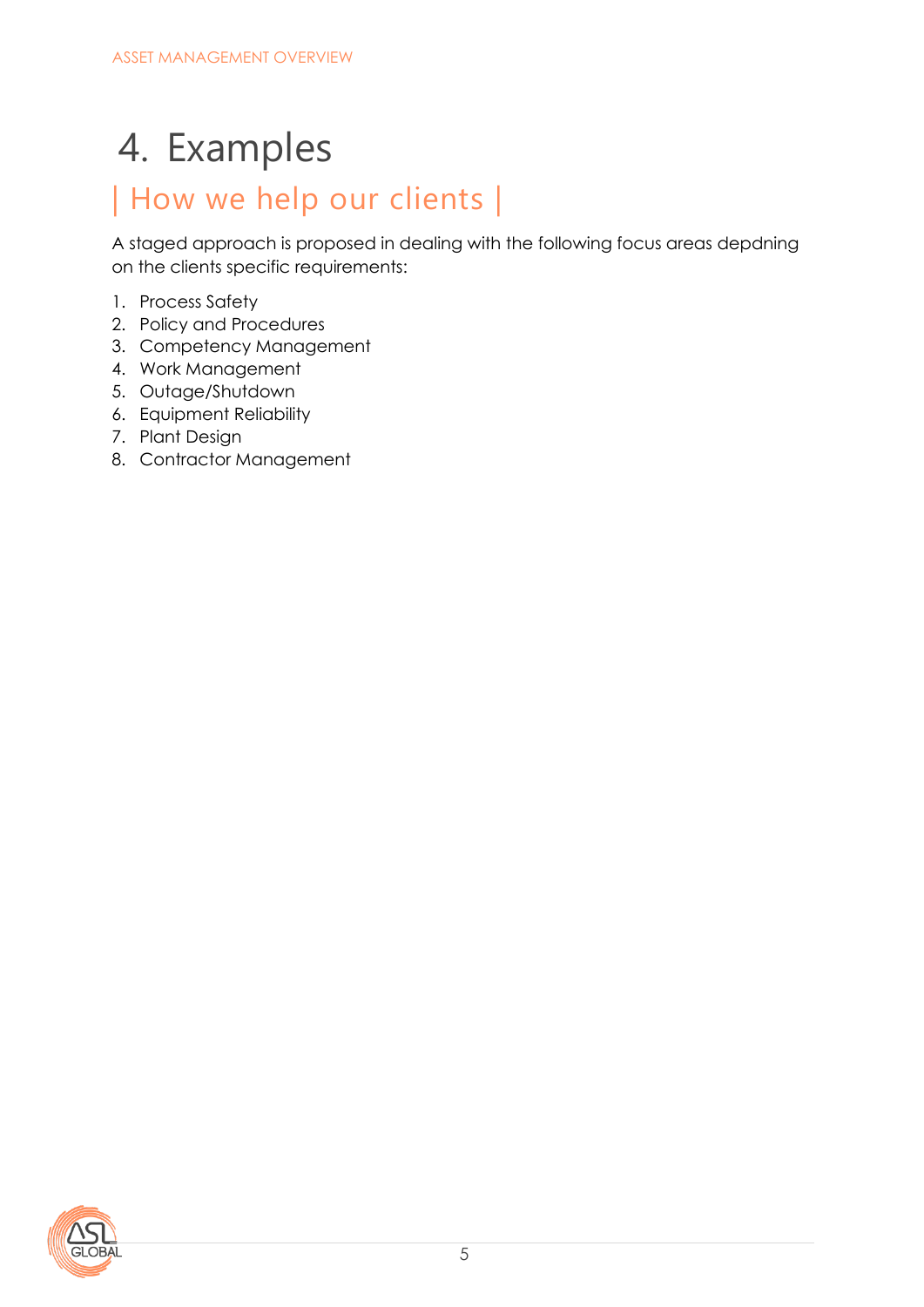| <b>Action required</b>                                                                                  | <b>Delivery Methodology</b>                                                                                                                                                                                                            |
|---------------------------------------------------------------------------------------------------------|----------------------------------------------------------------------------------------------------------------------------------------------------------------------------------------------------------------------------------------|
| Develop a 'Process<br><b>Safety Management</b><br>Framework' f                                          | Develop a management instruction on how major<br>process hazards (e.g. fire and explosion) are managed.                                                                                                                                |
| <b>Process Safety</b><br><b>Assessment - Identify</b><br><b>Major Accident Safety</b><br><b>Hazards</b> | Workshop with management and staff (operations and<br>maintenance) to map-out the scenarios that link to the<br>sites Major Accident Hazards. This will be based on<br>COMAH (Control of Major Accident Hazards) Regulations,<br>2015. |
| Perform an assessment<br>of each MPSH<br>scenario.                                                      | Develop 'Bow-tie'/HAZOP for each MPSH scenario, linking<br>the hazards with the prevention and mitigation layers.                                                                                                                      |
| <b>Implementation Plan</b>                                                                              | Develop an action plan with agreed action owners and<br>delivery dates.                                                                                                                                                                |
| <b>Audit</b>                                                                                            | Audit against the 'Process Safety Management<br>Framework' and 'Fire and Explosion' guidance.                                                                                                                                          |
| <b>Review</b>                                                                                           | Review the MPSHS periodically to ensure that preventions<br>and mitigations are still suitable. The bow-ties (or HAZOPs)<br>should be reviewed every 5 years or when there is a<br>change.                                             |

### **1. Process Safety (e.g. Fire and Explosion)**

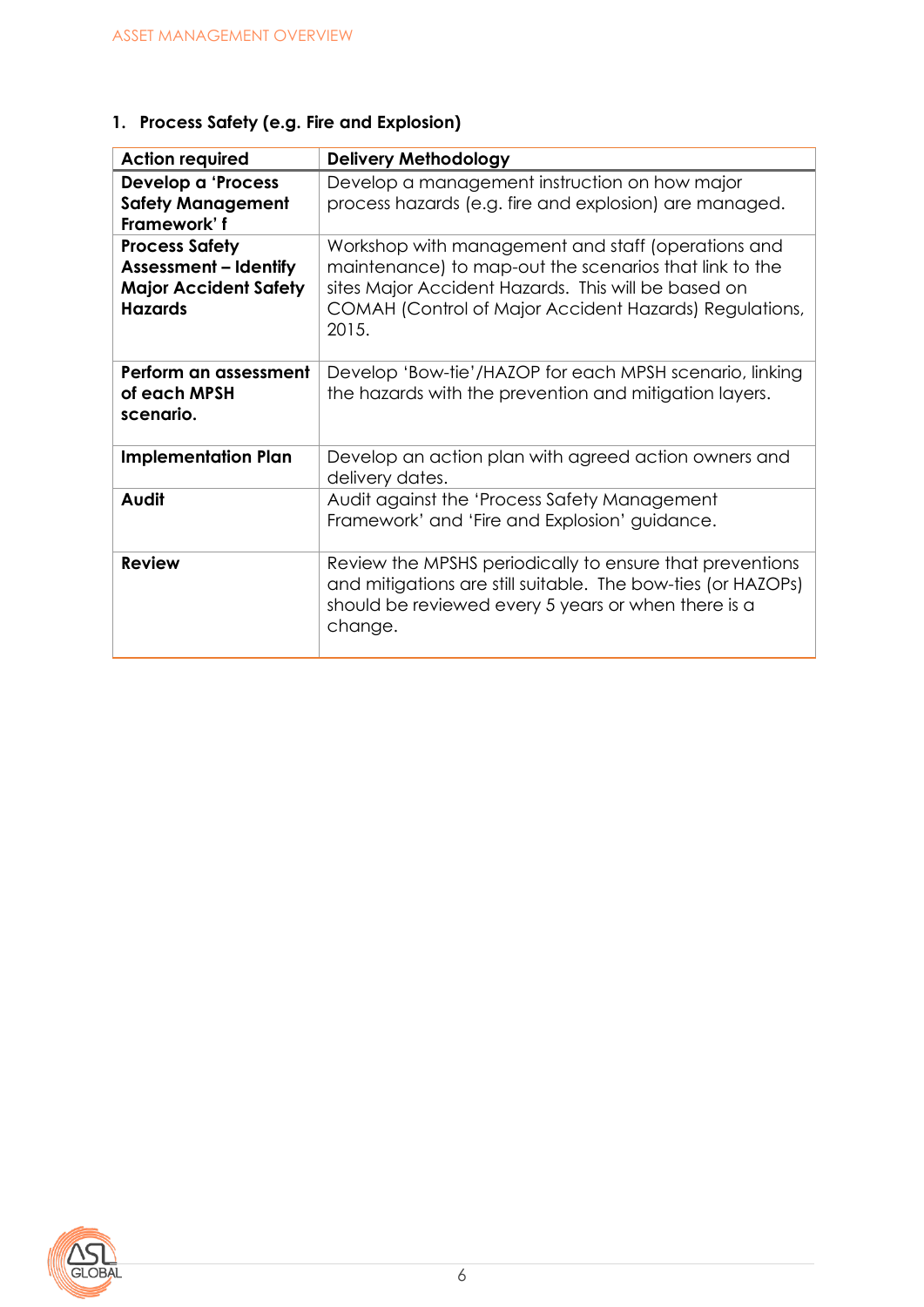### **2. Policy and Procedure**

| <b>Action required</b>                                 | <b>Delivery Methodology</b>                                                                                                                                                                                                                                                                                                                                                                                                                         |
|--------------------------------------------------------|-----------------------------------------------------------------------------------------------------------------------------------------------------------------------------------------------------------------------------------------------------------------------------------------------------------------------------------------------------------------------------------------------------------------------------------------------------|
| Develop a 'Physical<br><b>Asset Policy'</b>            | Develop 'Physical Asset Policy' based on the widely<br>recognised Plan-do-Check-Act cycle of management.<br>Aligned to the client 'HSE Management Policy' this<br>document will follow the principles of ISO 55001.                                                                                                                                                                                                                                 |
| <b>Training and</b><br><b>Implementation Plan</b>      | Facilitate workshop with the client management team to<br>develop and agree on an implementation plan for the<br>'Asset Management Policy'.                                                                                                                                                                                                                                                                                                         |
| <b>Implement Action</b>                                | Monitor the actions as agreed in the implementation plan<br>through the action owners and delivery dates.                                                                                                                                                                                                                                                                                                                                           |
| <b>Internal - OHS Audit</b>                            | Carry out an audit against client policies and procedures                                                                                                                                                                                                                                                                                                                                                                                           |
| Audit                                                  | Asset Management system audit against the 'Physical Asset<br>Policy'                                                                                                                                                                                                                                                                                                                                                                                |
| <b>Review</b>                                          | Periodically review the 'Physical Asset Policy' to ensure<br>alignment with company Management Policy. At least<br>every 5 years or if there is a change.                                                                                                                                                                                                                                                                                           |
| <b>Engineering Policy</b><br>and Guidance<br>documents | Develop and maintain a suit of engineering policy and<br>guidance documents to enable the client to effectively<br>manage their major technical risks and hazards associated<br>with the plant.<br>The document system will include:<br><b>Bi-annual review</b><br>Periodic updates relevant to the station (current<br>$\bullet$<br>good practice)<br>Access (read-only) to documentation and updates<br>$\bullet$<br>via electronic supply media. |

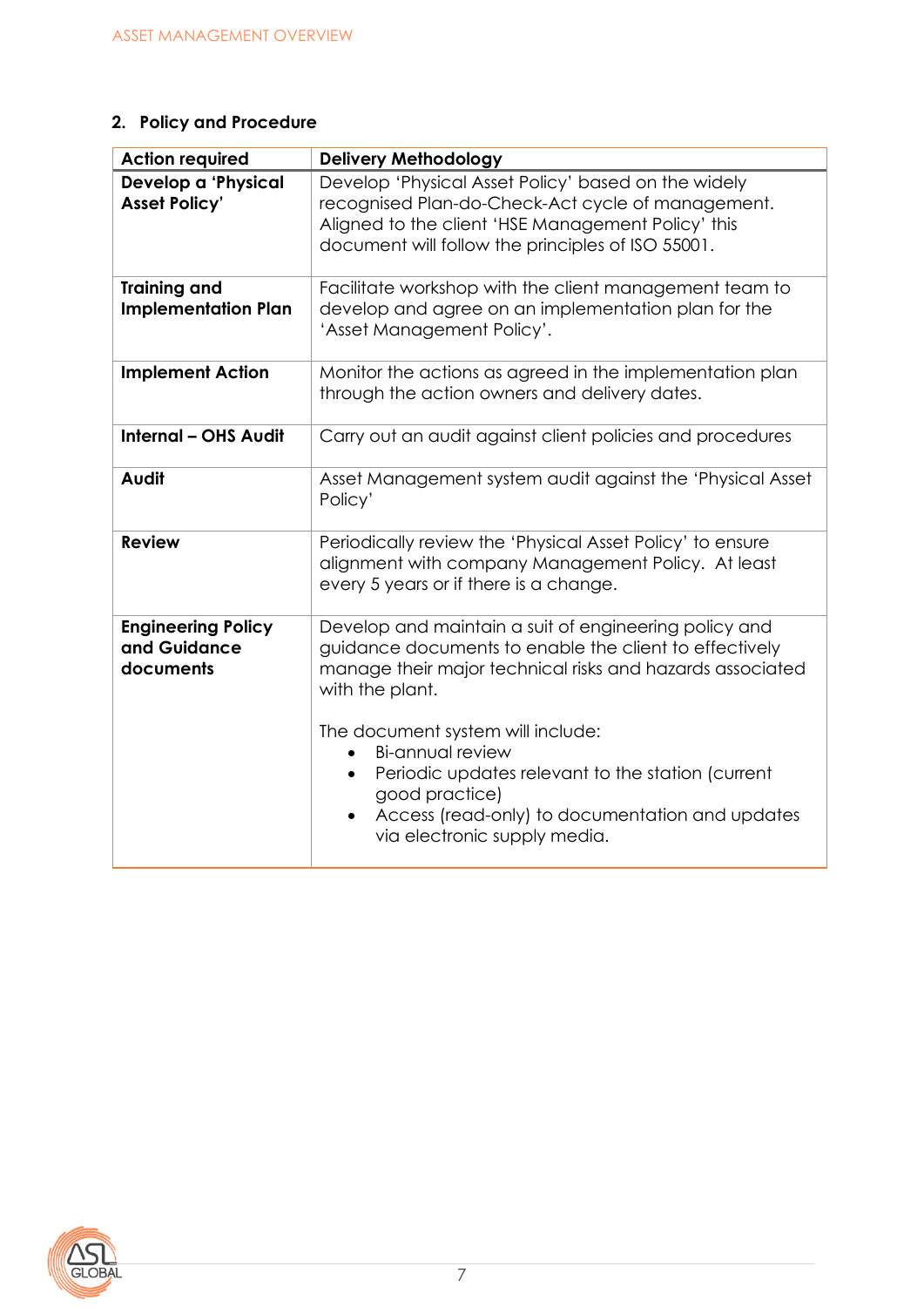### **3. Talent and Competency Management**

| <b>Action Required</b>                                 | <b>Delivery Methodology</b>                                                                                                                                                                                                                                                       |
|--------------------------------------------------------|-----------------------------------------------------------------------------------------------------------------------------------------------------------------------------------------------------------------------------------------------------------------------------------|
| Develop a 'Talent<br>Competency<br>Framework'          | Develop a 'Talent Competency Framework'. This aim of the<br>framework is to help the client develop and retain 'Suitably<br>Qualified and Experienced Persons' (SQEP). (Ref Standards<br>- BS EN 15628:2014 and Managing competence for safety-<br>related systems Guidance 2007) |
| <b>Develop Role Specific</b><br><b>Competency Plan</b> | Developing SQEP packages for each role. This will include<br>performing training needs analysis, creating suitable training<br>plan and schedule, assessment and sign-off.                                                                                                        |
| <b>Monitor</b>                                         | Line Manager to monitor the progress of staff against the<br>training plan.                                                                                                                                                                                                       |
| Audit                                                  | Audit against the 'Talent Competency Framework' to give<br>confidante that the objectives are being met, and initiate<br>improvement actions where appropriate.                                                                                                                   |
| <b>Review</b>                                          | Review the changes and competence failures and initiate<br>improvement action where appropriate.                                                                                                                                                                                  |

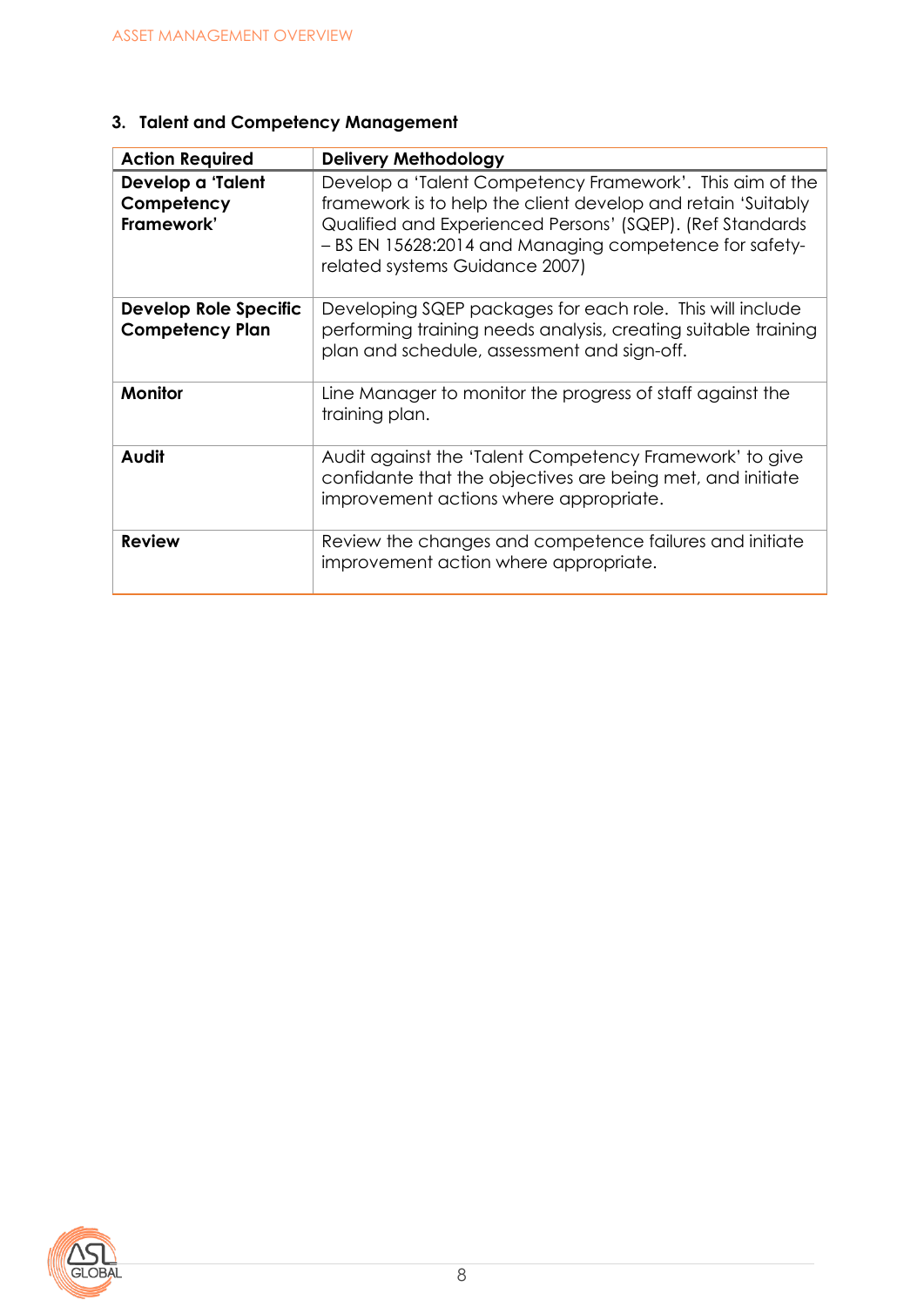### **4. Work Management**

| <b>Action Required</b>                                                | <b>Delivery Methodology</b>                                                                                                                                                                                                                                                                                            |
|-----------------------------------------------------------------------|------------------------------------------------------------------------------------------------------------------------------------------------------------------------------------------------------------------------------------------------------------------------------------------------------------------------|
| Develop a 'Work<br><b>Management (WM)</b><br>Governance<br>Procedure' | Develop a 'Work Management Governance Procedure'.<br>This will include requirements for planning, sequencing and<br>interfacing work, and incorporate Key Performance<br>Measures (Ref - CDM Regulations, 2015). This process will<br>help streamline the CMMS implementation and help<br>effective defect management. |
| <b>Training/Workshop</b>                                              | Provide 2-day training to all maintenance and operations<br>staff in the execution of activities in accordance with the<br>WM Governance Procedure.                                                                                                                                                                    |
| Audit                                                                 | Audit against the WM Governance Procedure and initiate<br>improvement actions where appropriate.                                                                                                                                                                                                                       |
| <b>Review</b>                                                         | Periodically review the WMS Governance Procedure.                                                                                                                                                                                                                                                                      |

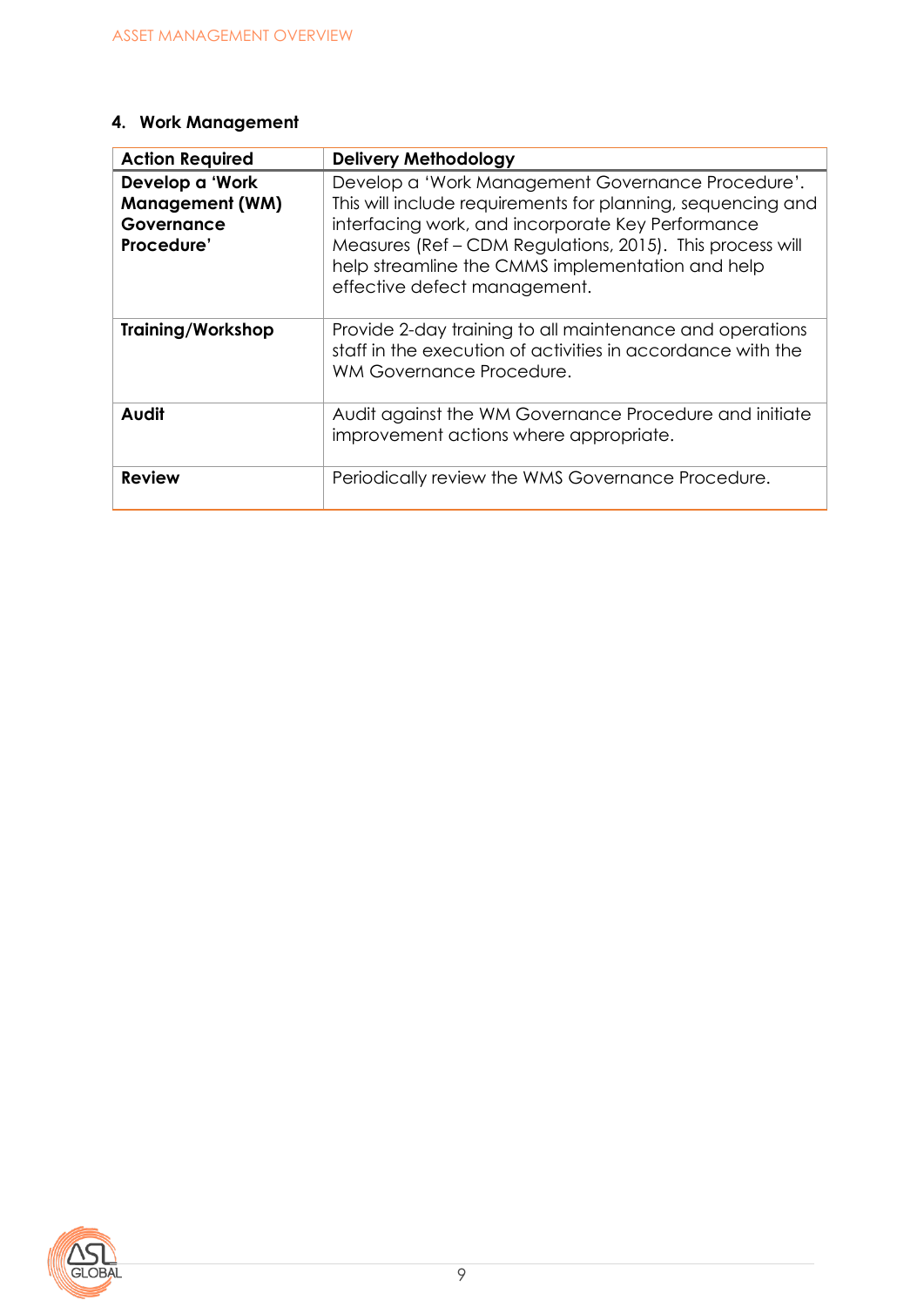### **5. Outage/Shutdown**

| <b>Action required</b>                           | <b>Delivery Methodology</b>                                                                                                                                                                                                                                                                                   |
|--------------------------------------------------|---------------------------------------------------------------------------------------------------------------------------------------------------------------------------------------------------------------------------------------------------------------------------------------------------------------|
| <b>Outage Readiness</b><br><b>Review</b>         | Perform an outage readiness review for the next outage. The<br>aim of this 2-day review is to check the preparedness of the<br>site to delivery their first major outage. The activity level<br>during this period will be much higher than normal with high-<br>risk non-routine activities being performed. |
| Develop a 'Project<br><b>Delivery Procedure'</b> | Develop an 'Outage and Project Delivery Procedure'. The<br>aim of this procedure is to help the client define the processes<br>that are performed throughout the life-time of the asset (e.g.<br>repairs/outage/shutdown).                                                                                    |
| Project<br>Management<br>training                | 2-day appreciating training for Engineers and Managers<br>providing the knowledge and tools to initiate and manage<br>workplace projects.                                                                                                                                                                     |
| Audit                                            | Audit against the requirement of the Project Management<br>Framework Procedure'.                                                                                                                                                                                                                              |

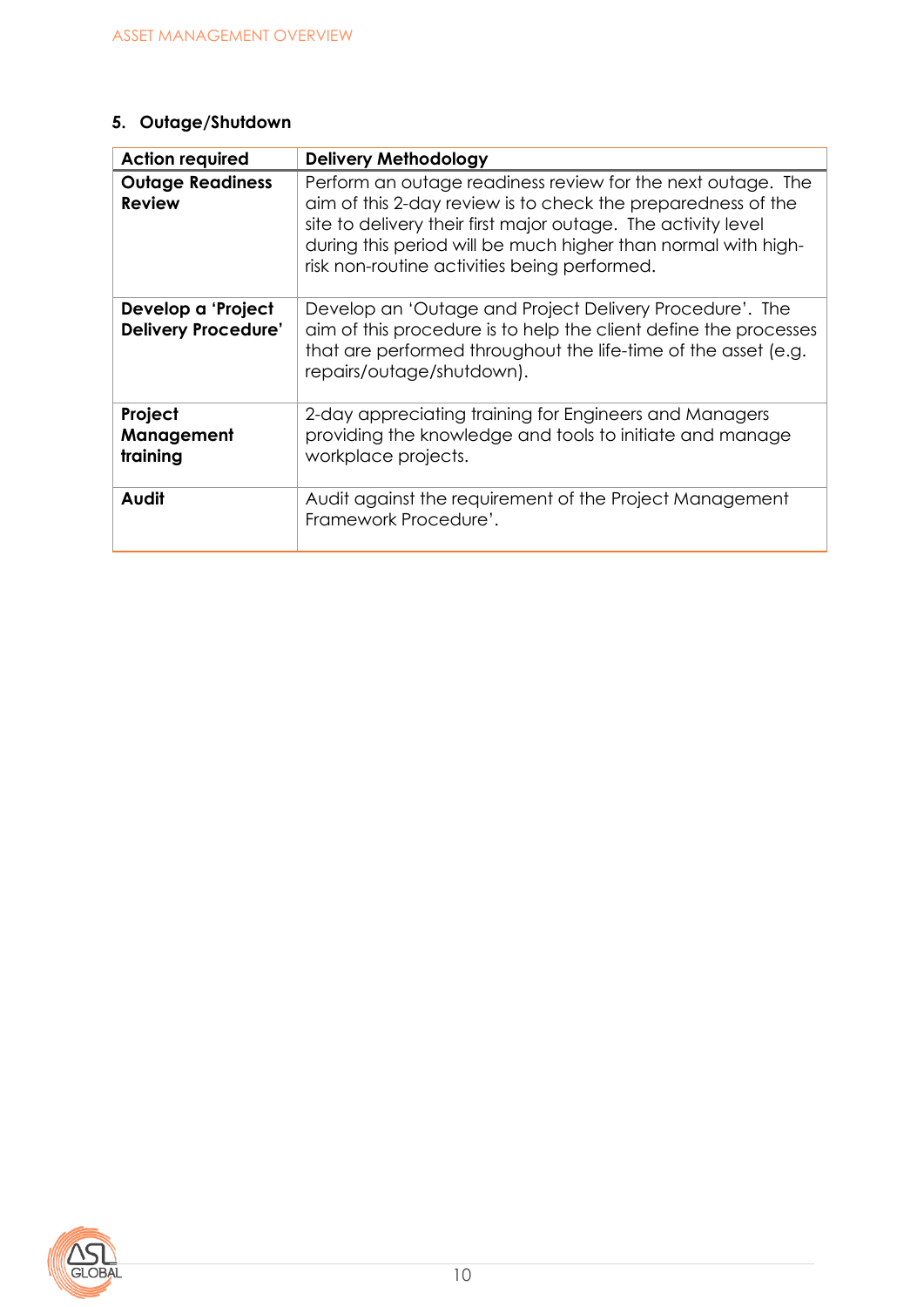### **6. Equipment Reliability**

| <b>Action required</b>                               | <b>Delivery Methodology</b>                                                                                                                                                  |
|------------------------------------------------------|------------------------------------------------------------------------------------------------------------------------------------------------------------------------------|
| Develop an<br>'Equipment<br>Management<br>Framework' | Develop an 'Equipment Management Framework' to<br>maintain the reliability of the facility which is essential for<br>controlling HSE and commercial risk.                    |
| <b>Equipment Criticality</b><br><b>Analysis</b>      | Evaluate client plant information based on risk (e.g. safety,<br>downtime, ease of maintenance, cost and environment) to<br>determine equipment criticality.                 |
| <b>Maintenance</b><br><b>Strategy</b>                | Develop a suitable maintenance strategy for equipment<br>based on criticality. This will include the use of tools like<br>FMEA in the development of maintenance strategies. |
| <b>Equipment Failure</b><br>Investigation            | Apply suitable RCA technique (e.g. Barrier Analysis, FTA, ETA)<br>to investigate equipment failure and recommend suitable<br>corrective actions to prevent re-occurrence.    |
| <b>Implement Strategy</b>                            | Ensure that equipment management strategies are<br>implemented (e.g. captured within the CMMS).                                                                              |
| Audit                                                | Audit against the requirement of the Equipment<br>Management Framework.                                                                                                      |
| <b>Review</b>                                        | Periodic review of the 'Equipment Management<br>Framework'.                                                                                                                  |

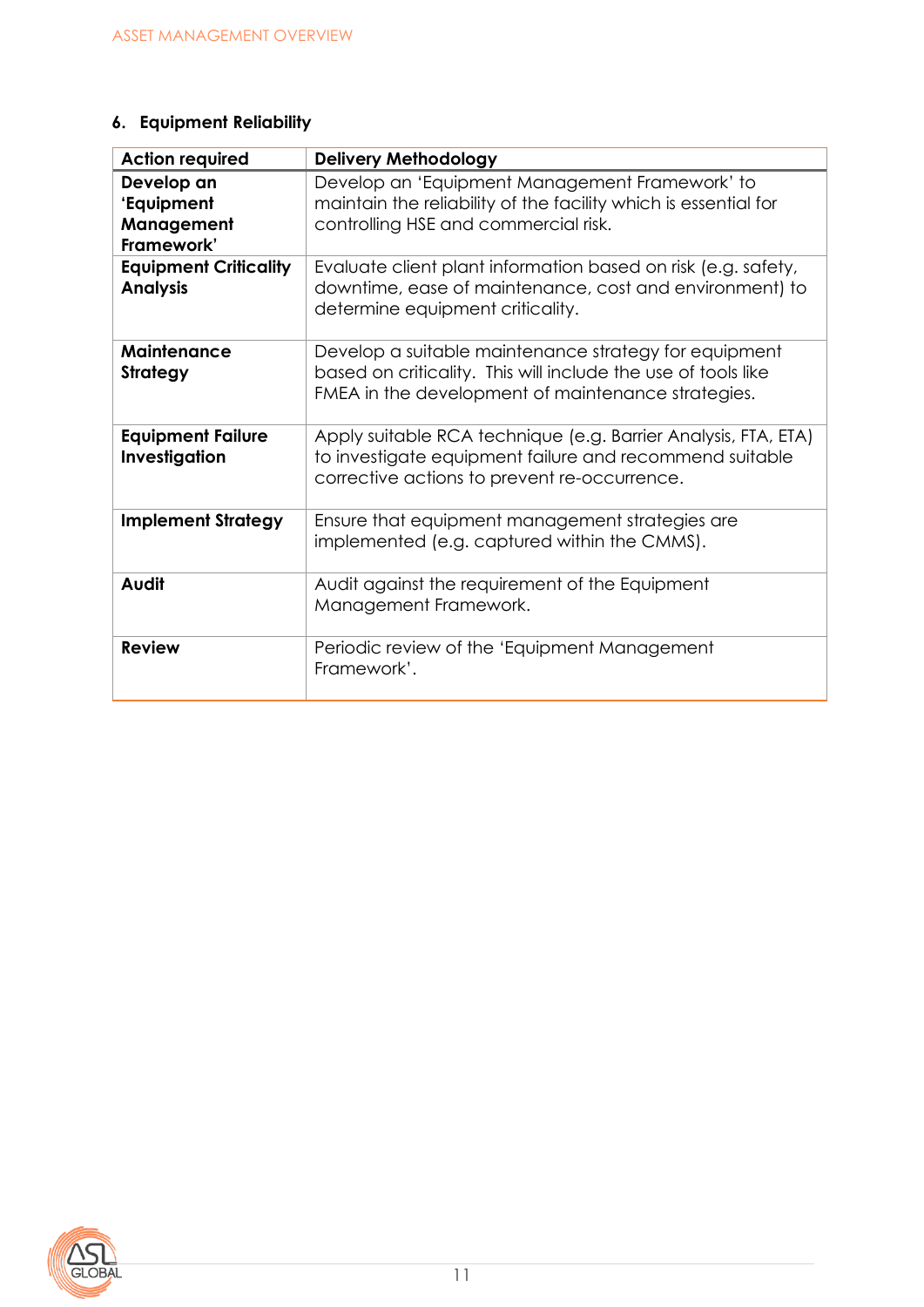### **7. Plant Design**

| <b>Action required</b>                                                                | <b>Delivery Methodology</b>                                                                                                                                                                                                             |
|---------------------------------------------------------------------------------------|-----------------------------------------------------------------------------------------------------------------------------------------------------------------------------------------------------------------------------------------|
| Perform a 'Human<br><b>Factors' assessment</b>                                        | Carry out a Human Factors review against 'Human Factors<br>Best Practice' (Ref Standard - HSE RR 001)                                                                                                                                   |
| <b>Design Control</b>                                                                 | Develop a company process to ensure that a consistent and<br>fit for purpose engineering approach is adopted across the<br>business. This will aid the effective configuration and interface<br>management through the asset lifecycle. |
| <b>Develop 'Plant</b><br><b>Modifications and</b><br><b>Simulations</b><br>Procedure' | Develop a procedure for plant modifications and simulations<br>to ensure a safe system of work including controls and risks<br>assessment.                                                                                              |
| Implement<br><b>Improvements</b>                                                      | Develop an action plan implement improvements as required.                                                                                                                                                                              |

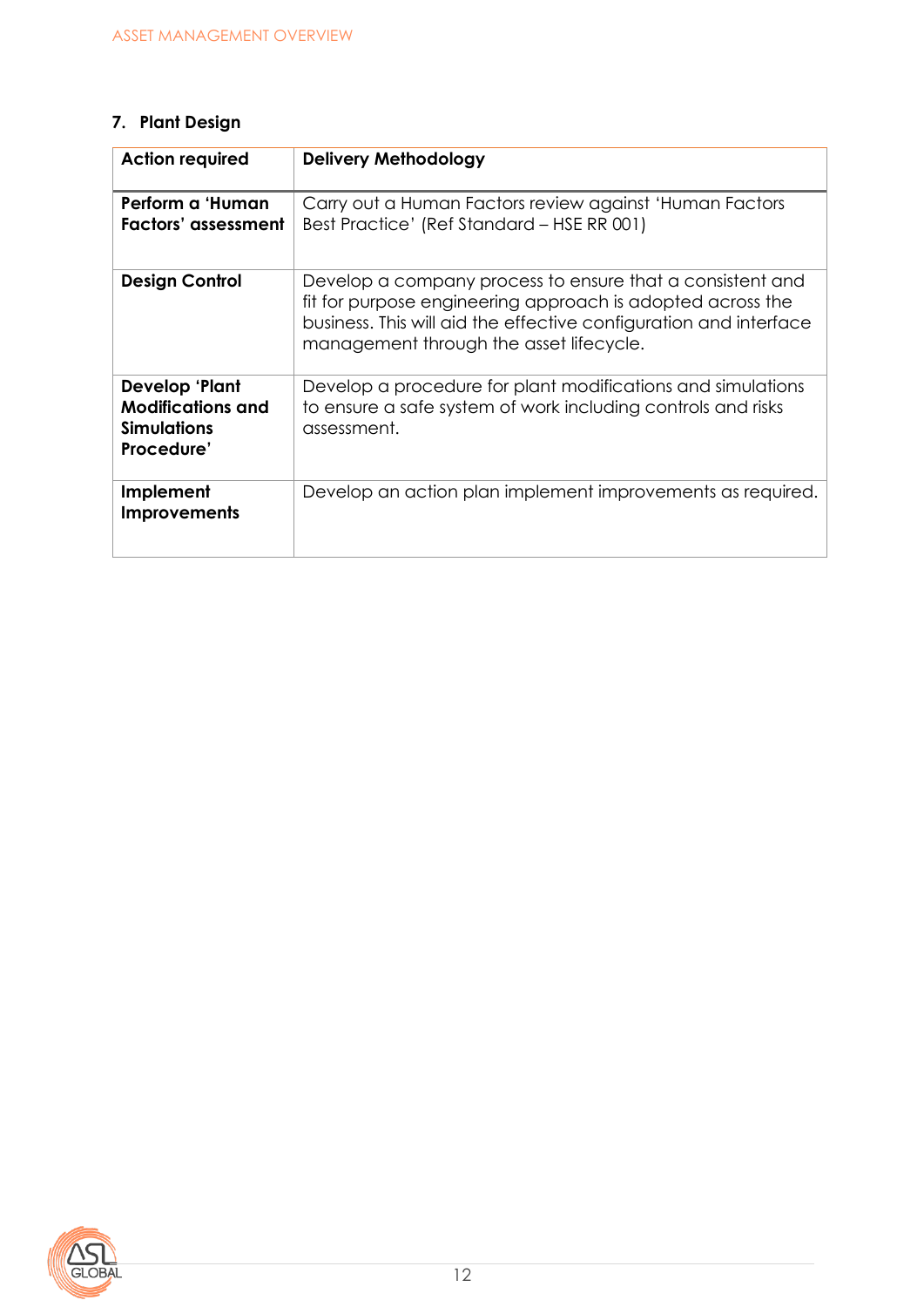### **8. Contractor Management**

| <b>Action required</b>                             | <b>Delivery Methodology</b>                                                                                                |
|----------------------------------------------------|----------------------------------------------------------------------------------------------------------------------------|
| Contractor<br>Management<br><b>Training</b>        | Deliver contractor management training for all staff who are<br>involved in contracts (e.g. Ref Standard BS EN 13269:2016) |
| Implement<br>Contractor<br>Management<br>Procedure | Check that the Contractor Management Procedure is<br>correctly implemented.                                                |